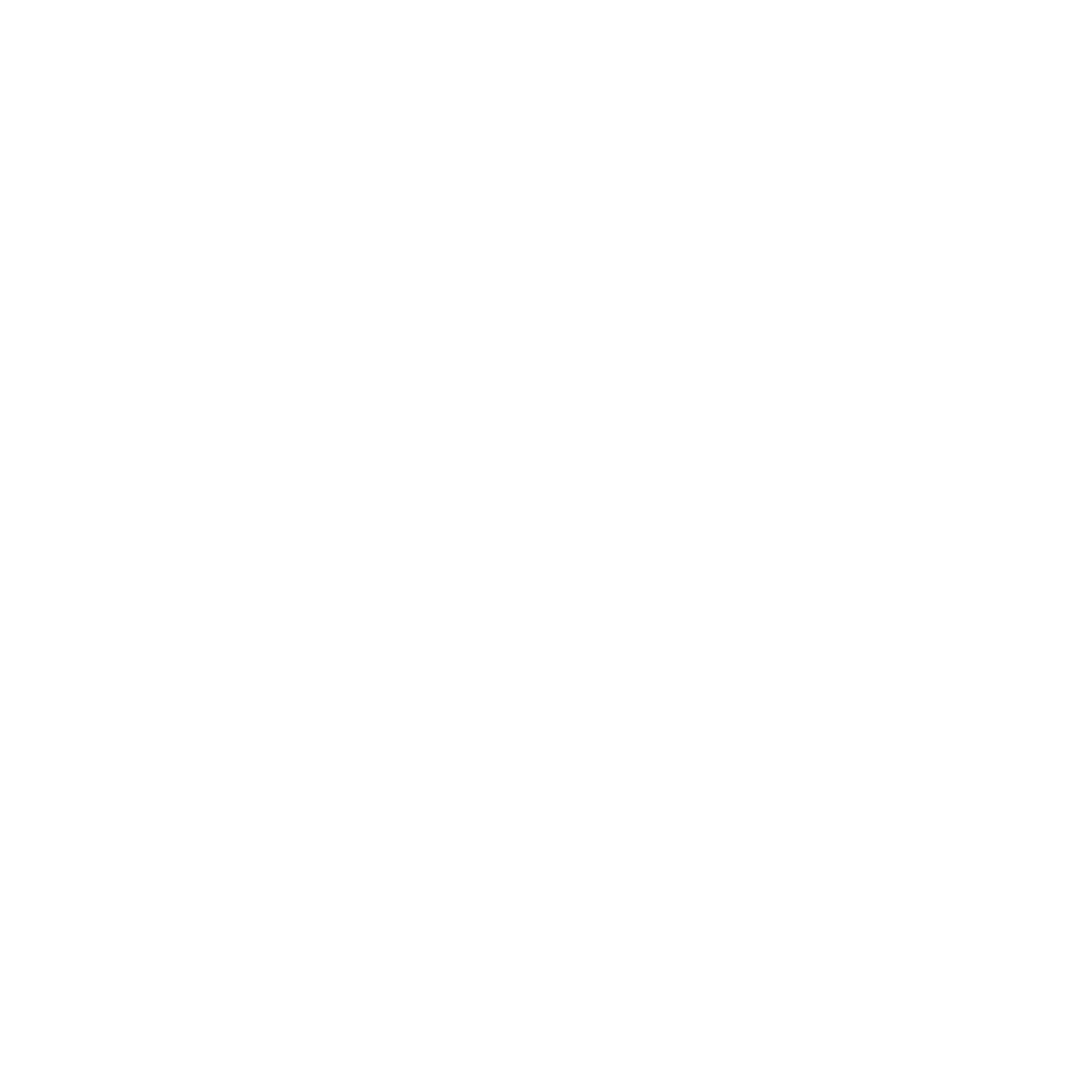# TIMETABLE

## **Monday, May 27, 2013**

- 12.30 Lunch
- 13.00 Welcome N. Sartorius, M. Casacchia
- 14.00 Knowing each other N. Sartorius
- 15.00 Research in schizophrenia today R. Murray
- 16.00 Setting research priorities in mental health A. Fiorillo
- 16.30 Choosing the subject of research Round table
- 18.00 The ABC of research methodology R. Pollice
- 18.30 Free time
- 20.00 Dinner lecture Drug abuse is good for some R. Murray

## **Tuesday, May 28, 2013**

- 08.00 How to read an article R. Roncone
- 10.00 Drafting a research protocol Working groups
- 12.00 Doing research in mental health in Europe: opportunities for early career psychiatrists M. Di Forti
- 12.30 Lunch
- 13.30 Defining research protocols Working groups
- 15.30 Some practical suggestions on research in mental health R. Roncone
- 17.30 Is research in the real-world possible? The case of early intervention in psychiatry R. Pollice
- 18.00 Happy hour lecture What schizophrenia will be in the year 2030 Prof. K. Knightley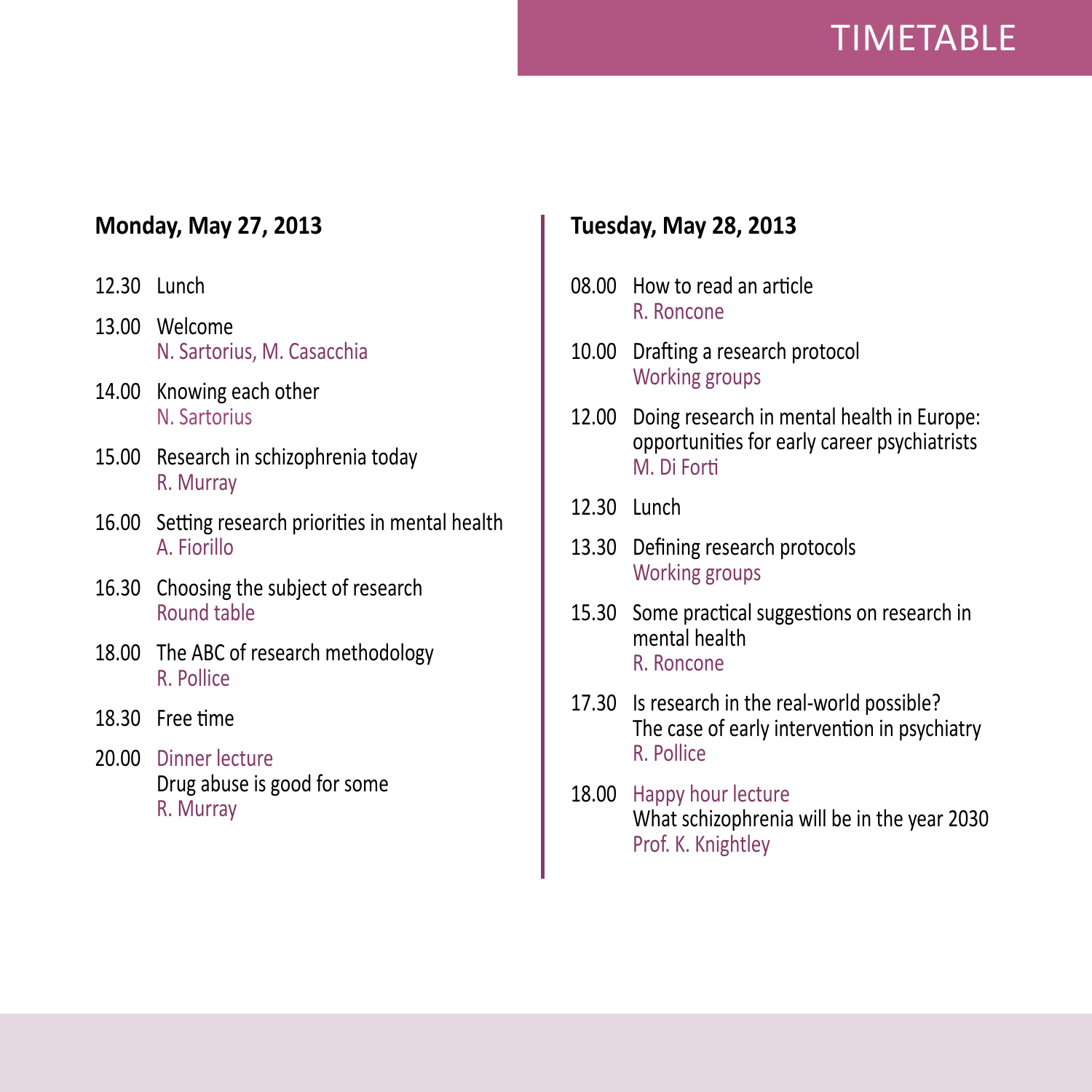# TIMETABLE

## **Wednesday, May 29, 2013**

- 08.00 Writing a grant application Working groups
- 11.00 Preparing statistical analyses J.F. Osborn
- 12.30 Lunch
- 14.00 Finalization of the proposals Working groups and J.F. Osborn
- 17.00 Have you checked everything before you go? Working groups
- 19.00 Farewell lecture My own life story N. Sartorius

## **Thursday, May 30, 2013**

- 08.00 Presentation of the proposal Working groups in plenary room
- 11.30 Is success in a research career compatible with a fulfilling personal life? Round table
- 13.00 Lunch
- 14.00 Diploma and farewell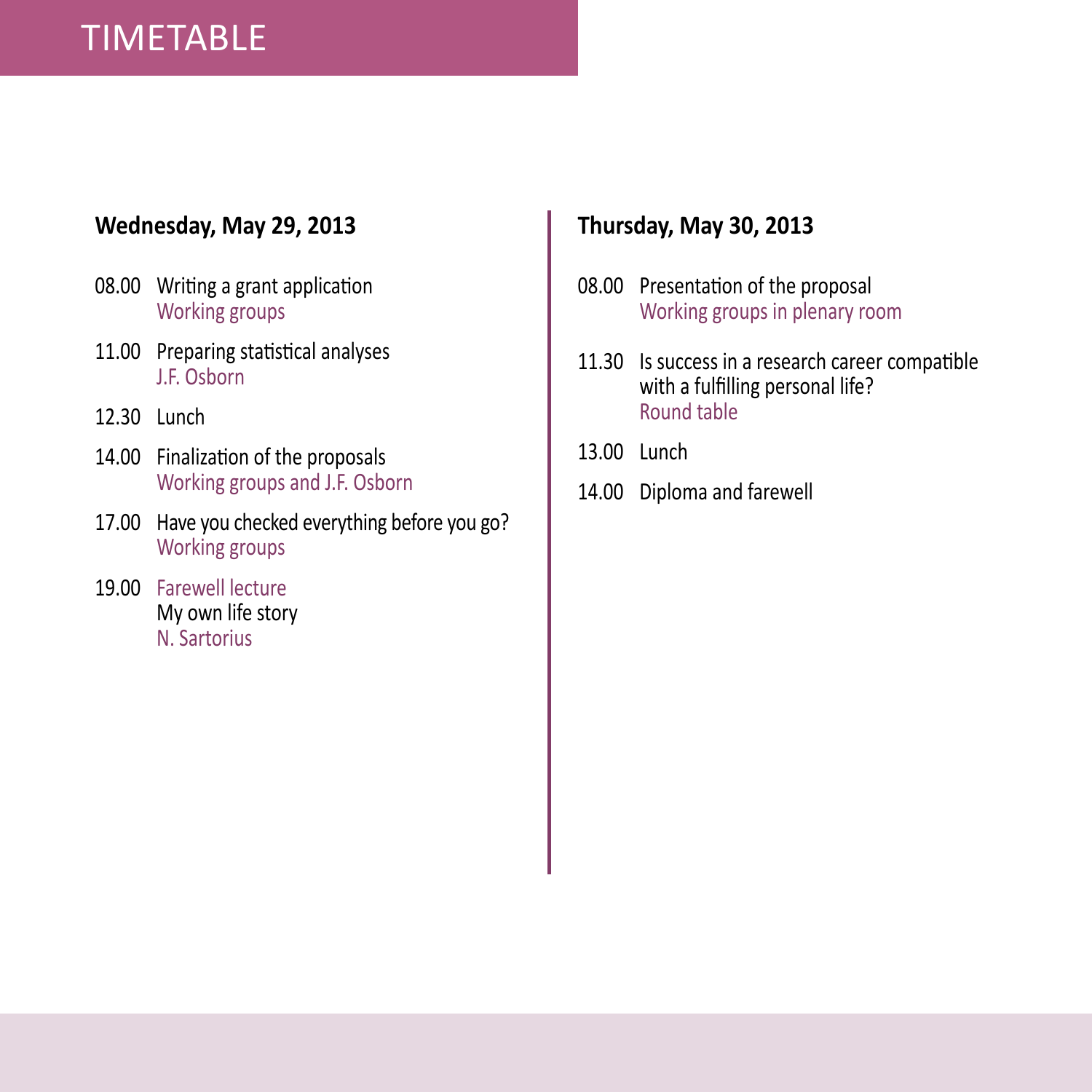# **FACULTY**



Chairman of the Faculty and Director of the Course **N. Sartorius**  *(Geneva, Switzerland)*

*Professor Norman Sartorius, MD, PhD, FRCPsych holds professorial appointments at several universities in Europe, the USA and elsewhere. He was the Director of the Mental Health Programme of the WHO, President of the World Psychiatric Association and of the European Psychiatric Association. He is currently President of the Association for the Improvement of Mental Health Programmes in Geneva. His main interests at present are problems related to comorbidity of mental and physical disorders, the fight against stigma and the education of psychiatrists.*





#### Teacher **R. Murray** *(London, UK)*

*Robin Murray is Professor of Psychiatric Research at the Institute of Psychiatry, and indeed has spent most of his* 

*working life there apart from one year in the USA: fortunately the latter did not do him too much harm. His particular interest is in understanding the causes of psychosis, and he and his colleagues have contributed to the understanding that environmental factors such as obstetric events, heavy cannabis use and migration increase the risk of developing schizophrenia-like psychoses. He is also sees people with psychosis at the South London and Maudsley NHS Trust who are been referred from across the UK because they have not responded to treatment locally. He has written numerous articles, not all of the boring, and is the second most frequently cited psychiatrist outside the USA; he has supervised 52 PhDs and 35 of his students have become professors. He was elected a Fellow of the Royal Society in 2010 and received a knighthood in 2011.*



### Teacher **R. Roncone** *(L'Aquila, Italy)*

*Rita Roncone is associate professor of Psychiatry at the University of L'Aquila, where she works as Director of the* 

*Psychiatric Day-Hospital Unit. She is Past-President of the Italian Society of Psychosocial Rehabilitation. At the University of L'Aquila since 2001 she is the President of the Degree Course of Psychiatric Rehabilitation Techinicians, an innovative professional workforce in mental health care in Italy and she is member of the National Board of Health Professions Courses.*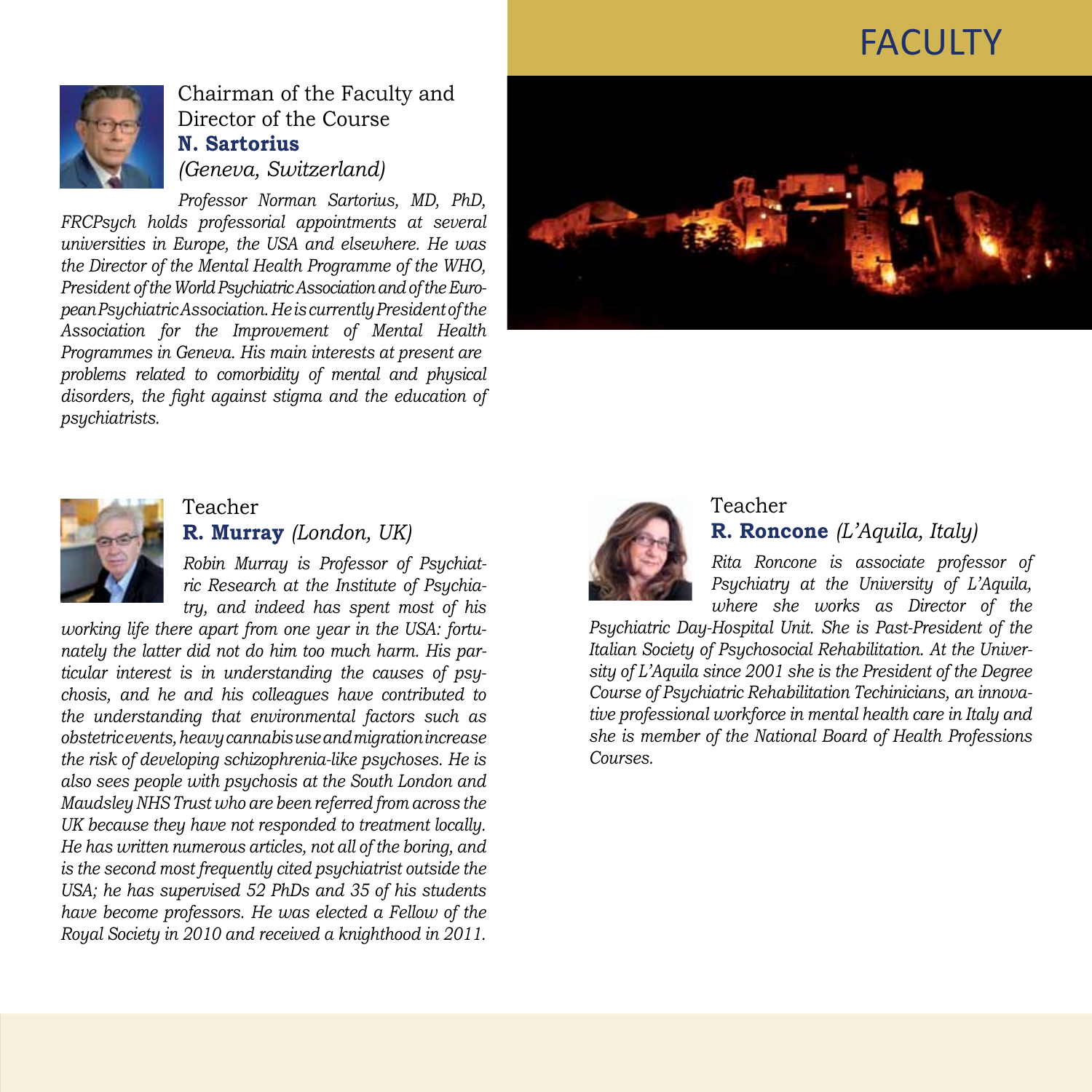

## Teacher **M. Di Forti** *(London, UK)*

*Honorary Consultant Adult Psychiatry, early intervention Lambeth Community team, South London and Maudsley NHS foundation Trust.*

*My duties involve: 1. chairing the weekly new referrals meeting; 2. the assessment and diagnosis of the newly referred first episode psychosis patients; 3. The management of those allocated to my care; 4. Outpatient and home visit review of my patients; 5. old and new cases review with the team ST4 and ST6; 6. Meetings with relatives and carers and other professionals involved in their treatment plan.*

*The clinical population I care for comprises young individuals, age 18 to 35 years of age, suffering their first episode of psychotic disorders. Two thirds of our EI patient group has used cannabis, mostly high potency types, before their psychotic onset, and between 20 and 35% are current users at time of the assessment.*

*Therefore, my current clinical position plays a crucial role in informing and inspiring my academic interest and ongoing research.*



#### Teacher

### **J.F. Osborn** *(Rome, Italy)*

*John Frederick Osborn is full professor of Epidemiologic Methods and Hygiene at Department of Public Health and Infectious Diseases,* 

*Sapienza University Rome. He has collaborated in numerous projects and research of the WHO. He has been a consultant and coordinator of national and international research projects with the International Statistics Institute, United Kingdom Ministry of Overseas Development, Government of Singapore, Ministry of Health, Secretaria de Estado da Saude, Sao Paulo and many others international public and private administrations. His fields of expertise in on medical statistics, epidemiology and demography mainly on application and development of statistical and epidemiologic methods for medical research. He is the author of more than 200 PubMed-indexed scientific national and international full papers.*



## Teacher **A. Fiorillo** *(Naples, Italy)*

*Andrea Fiorillo obtained both his Medical Degree and his Specialization in Psychiatry at the University of Naples SUN, Italy. He is a licensed* 

*cognitive psychotherapist, having attended the 4-year course of specialization at the Association of Cognitive Psychology of Rome. He obtained his PhD in Behavioural Sciences at the University of Naples SUN. He has been visiting psychiatrist at the University of Maryland, School of Medicine, in Baltimore (USA), at the Department of Psychology, University of Birmingham (UK), at the Institute of Psychiatry of the King's College in London (UK). He has been President of the Italian Association of young psychiatrists, and he is currently the chairperson of the Early Career Psychiatrists Committee of EPA and the European coordinator of the Early Career Psychiatrists' Council of the World Psychiatric Association (WPA). He is the Secretary of the Italian Society for Social Psychiatry. He is currently staff researcher at the Department of Psychiatry of the University of Naples SUN, Italy. He has authored more than 100 scientific papers on scientific journals and several chapters in scientific books and has been editor of 6 psychiatric books. His main research interests are social psychiatry and psychiatric epidemiology, in particular in the fields on prevention and rehabilitation of severe mental disorders.*



### Scientific Coordinator **R. Pollice** *(Naples, Italy)*

*Rocco Pollice is currently Assistant Professor in Psychiatry at the University of L'Aquila, Italy. He is also the Head of SMILE (The Early Inter-*

*vention in Psychiatry Unit) at the Department of Life, Health & Enviromental Sciences. His clinical and research fields of interest focuses on people with severe mental illness mainly on promotion, prevention and early intervention in psychosis. Psychoeducational family treatment and management of schizophrenia and serious mental illness, are others main research activities. He is the author of more than 100 scientific national and international papers and publications, mostly dealing with the psychosis onset, youths psychiatric disorders and clinical aspects of premorbid and functional features.*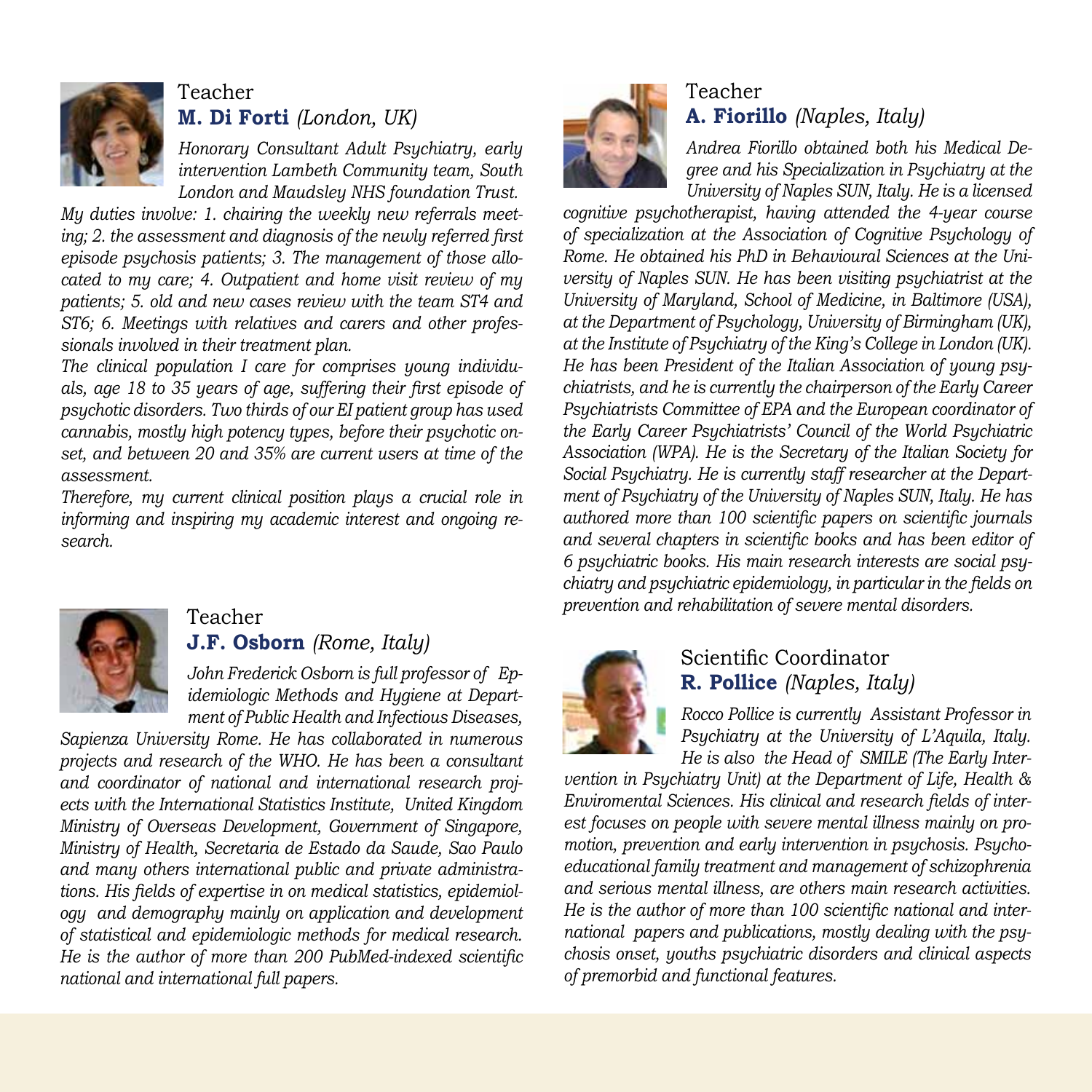## PARTICIPANTS

**The following early career psychiatrists have been selected by the Faculty upon evaluation of CV, motivation letters and experience.** 



- l Hadi Abadie
- l Tiziano Acciavatti
- Olajinka Atilola
- Claudia Battaglia
- Giorgia Bilardi
- Lucia Cariuolo
- Elena Carra
- Viviana Censi
- l Audrey Damilleville
- Ines Fernandes
- Laura Giusti
- l Raffaella La Rovere
- Mario Luciano
- Stefano Marini
- Valentina Moretti
- l Blazej Misiak
- Miriam Rizzo
- Francesco Rotella
- l Maria Valentina Rumeo
- Vanessa Russo
- l Jacopo Santambrogio
- Annette Stellinga
- l Giovanna Todarello
- l Annarita Tomassini
- l Antonio Ventriglio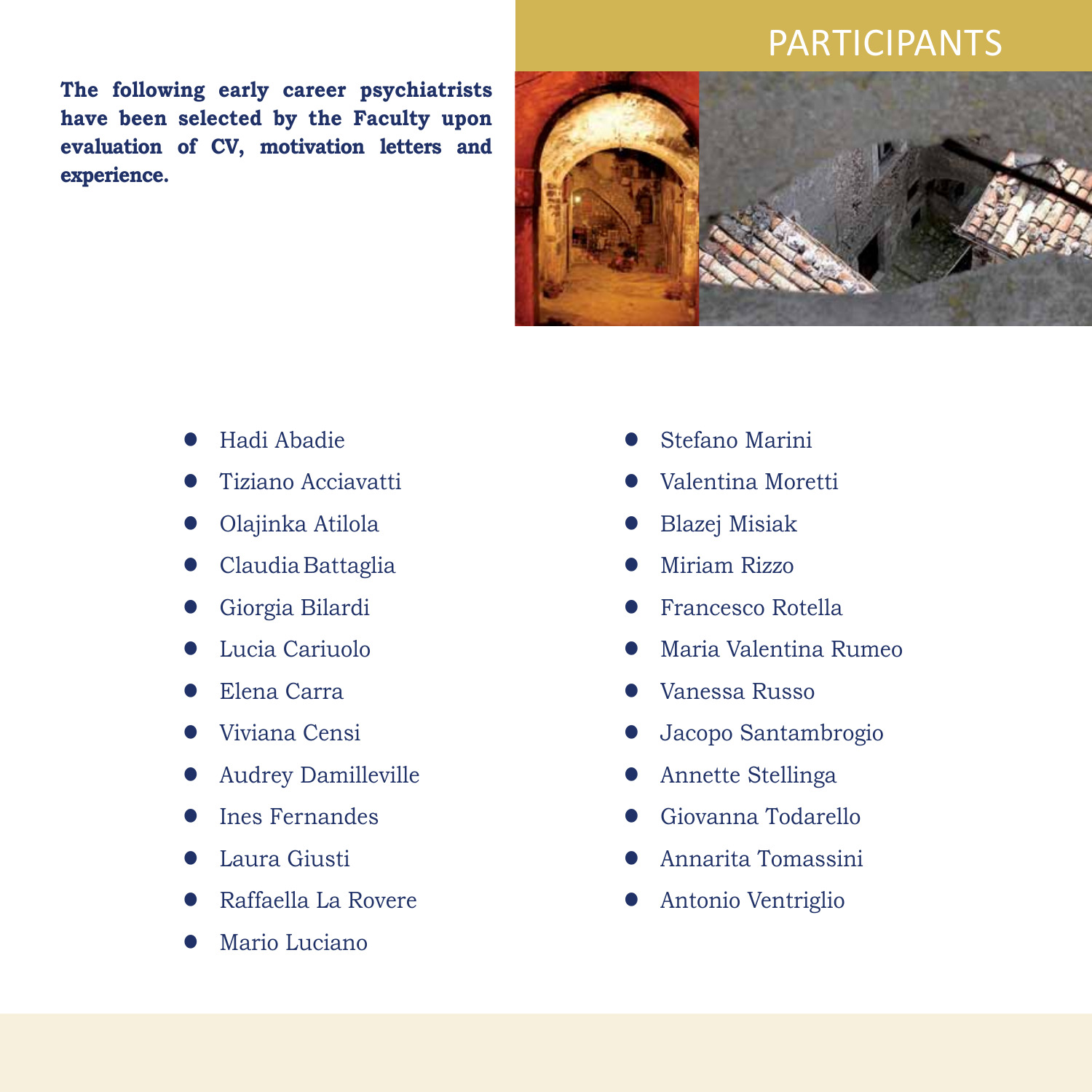## **TOPICS**



The programme of the School includes lectures and small group work and its objectives are to inform the participants about key issues in psychiatry and to help participants to prepare research protocols suitable for submission or funding and for collaborative research.

The following topics on research methodology will be covered:

- ABC of research methodology
- Sampling and statistical power
- How to choose one's own research topics and interests
- l How to choose the "right" research methods
- l How to choose the "right" statistical analyses
- l How to write a grant application and get it funded
- l New strategies to fight stigma against people with psychosis
- Real world functioning and problems of people with a severe mental illness
- The role of the new long acting for improving quality of life in the real world
- Prevention, early intervention and outcome of people with schizophrenia
- l How to read and write scientific papers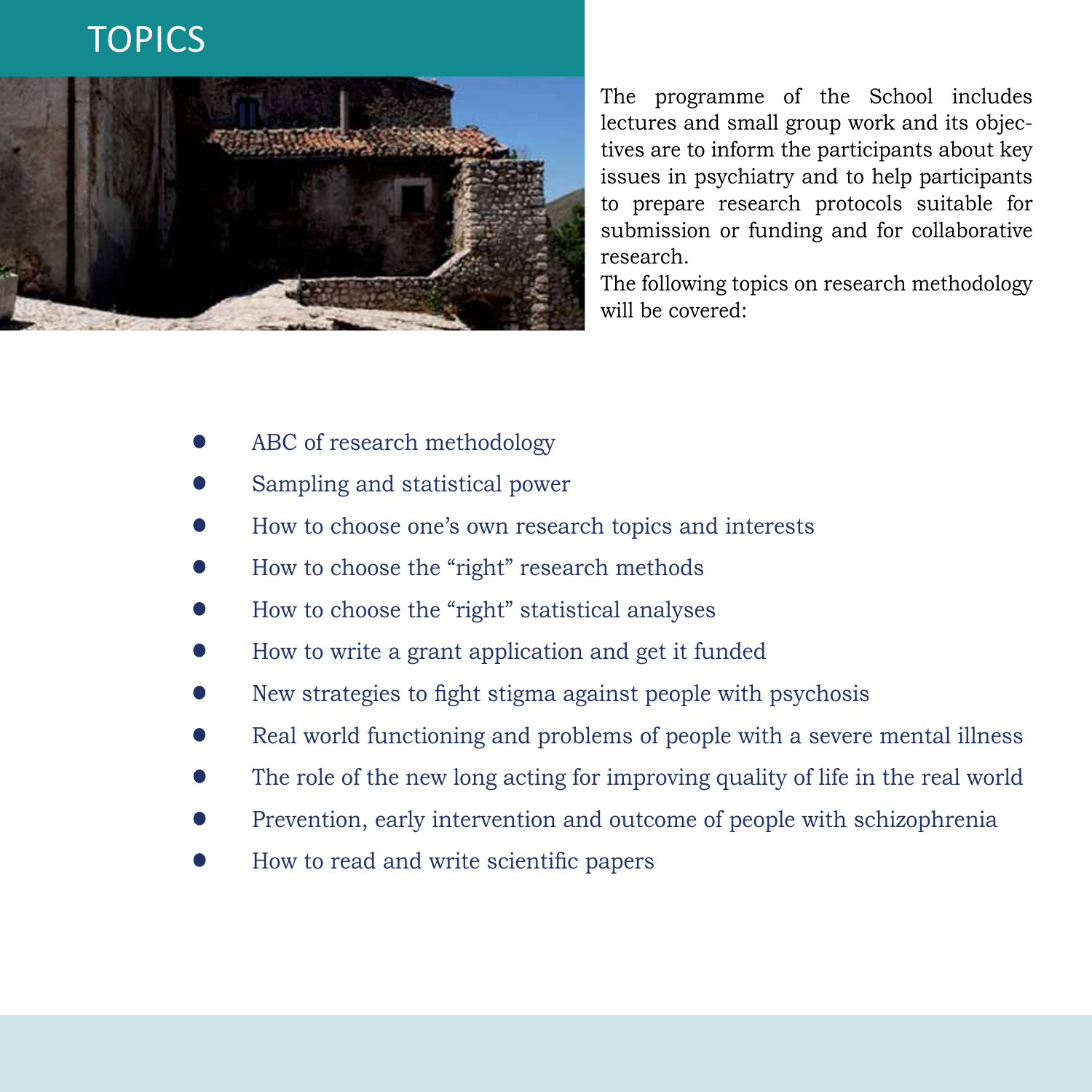*Organized by*





*in collaboration with*





*under the patronage of*



Città dell'Aquila





Provincia dell'Aquila

Università dell'Aquila



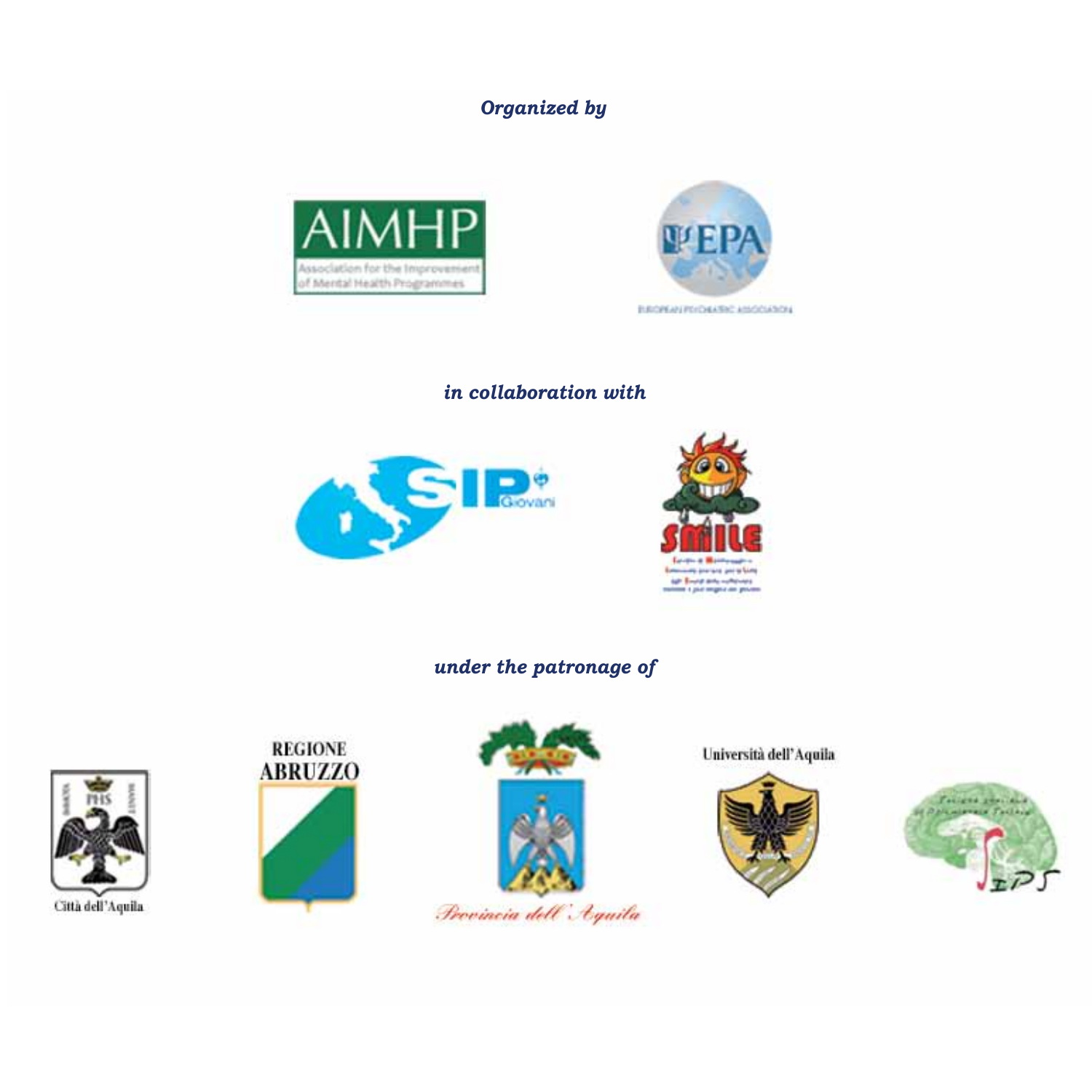## **With contribution and support of**







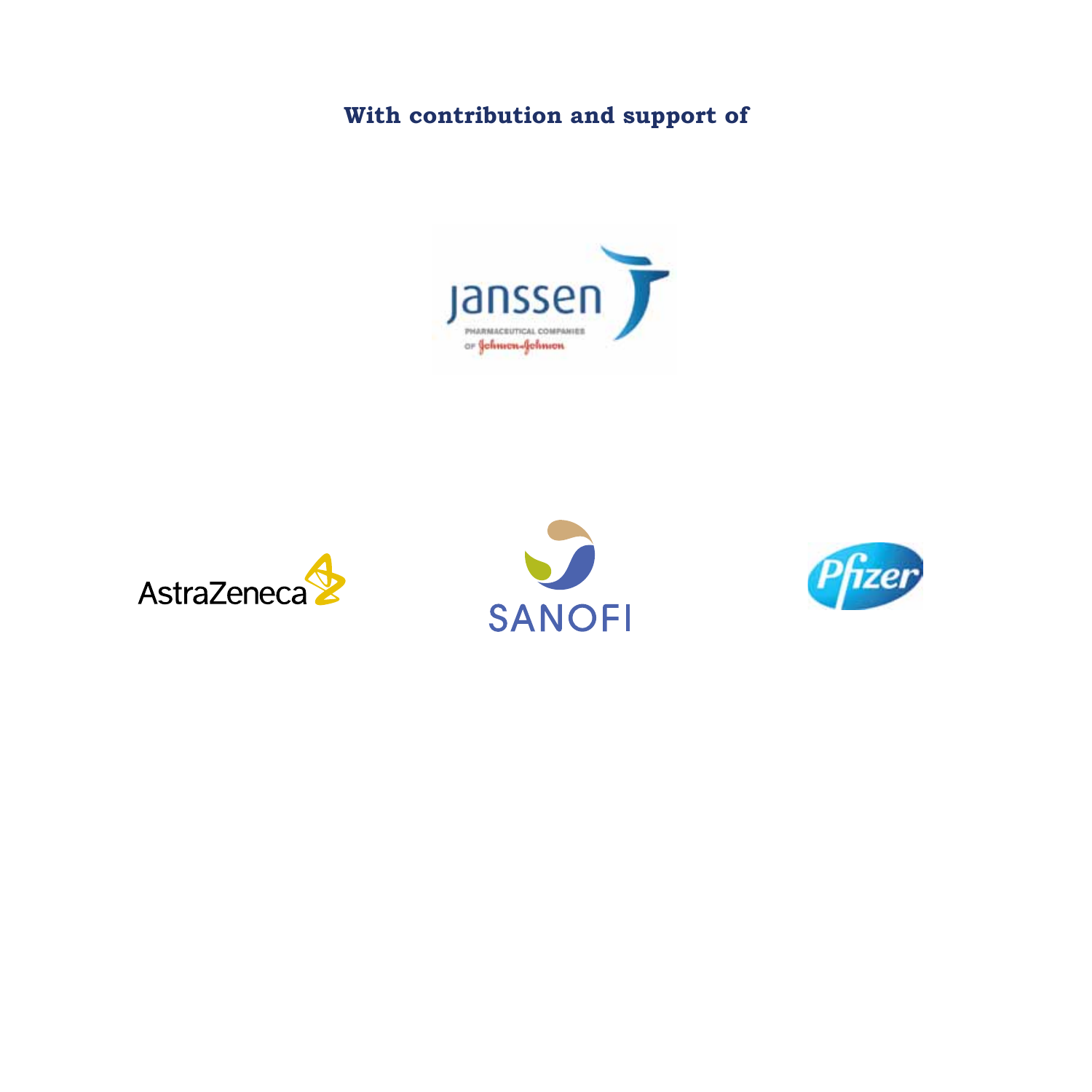

### **How to reach S. Stefano IN SeXanio Motorway**

From Rome, take the A24 motorway, exit L'Aquila East and take the SS17 towards Pescara. At Barisciano, turn left and after 10 km you reach S. Stefano in Sexanio.

From Pescara, take the A25 motor-way towards Rome. Exit Bussi sul Tirino-Popoli and follow for L'Aquila. At Barisciano, turn right and after 10 km you reach S. Stefano in Sexanio.

### **Closest airports**

Pescara, 60 minutes (daily flights from London Stanstead, Rome, Milan, Frankfurt).

Rome (Fiumicino, Ciampino), 90 minutes.